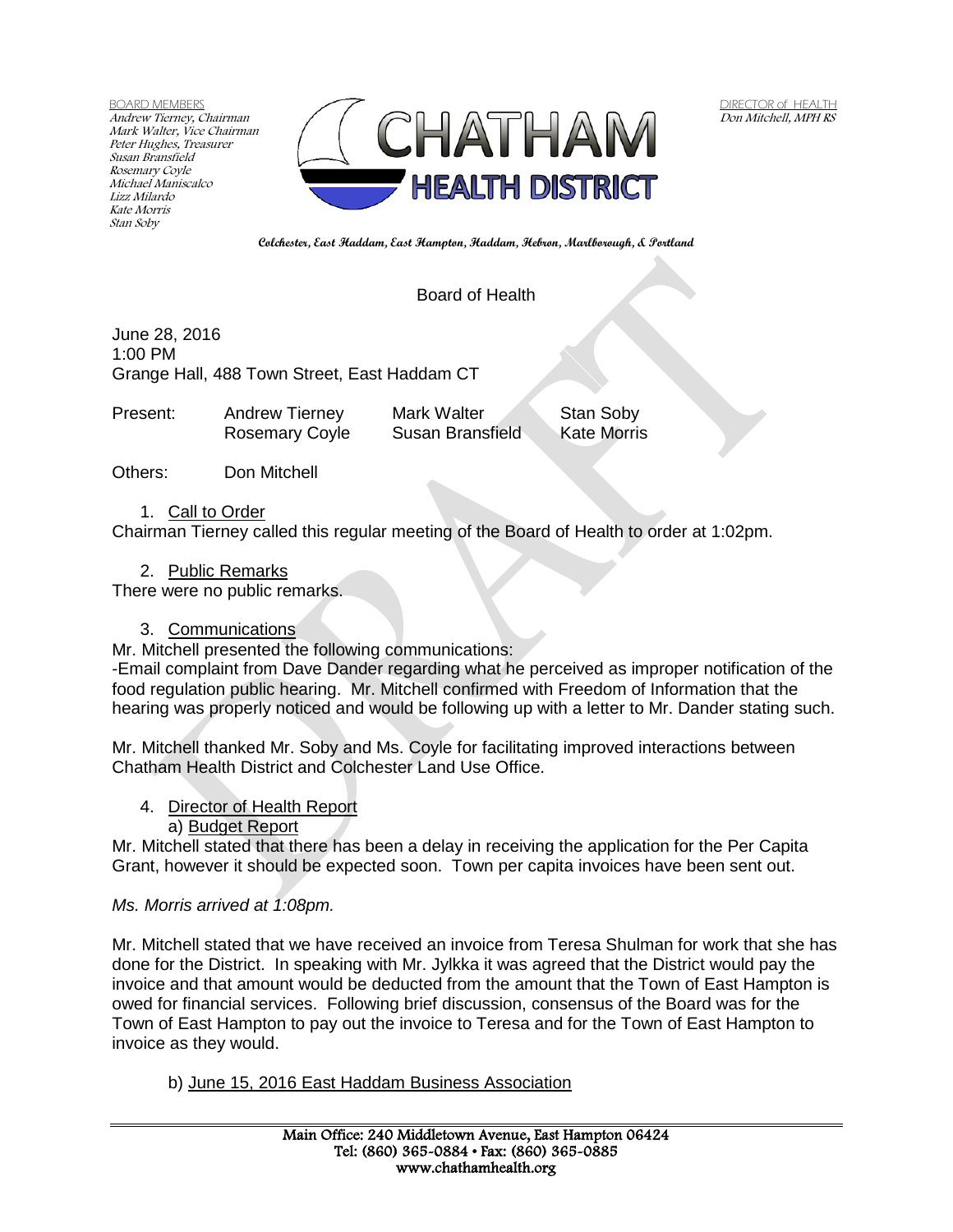Mr. Mitchell stated that the meeting went very well and the association has a better understanding what the District does and how it works. Mr. Mitchell's attendance was very well received.

## c) RN Contract

Mr. Mitchell stated that the contract for nursing coverage has been signed. Sylvie Marston will be working with the District, as she did last year.

## d) FDA Training

Liz Davidson and Jaime Ellis attended FDA training in Kentucky as part of a requirement for an FDA mini grant.

## 5. Committee Reports

Mr. Tierney stated that the Personnel, Policy and Budget Committee will be meeting tomorrow.

Mr. Walter stated that the Environmental Committee met and reviewed the proposed fee structure changes. Mr. Knauf is working on updating the proposed changes to include a column with a little more information as to the reasoning for the changes. Mr. Mitchell stated that Mr. Knauf and Ms. Davidson plan to present the updated changes to the Board at the July meeting. Also discussed at the meeting was staff development focus, additional training in customer service, and support from senior staff.

Due to a miscommunication, the Community Health Committee did not hold a meeting. Mr. Mitchell will have Ms. Han coordinate a meeting.

## 6. Discussion of Director of Health Goals

Mr. Mitchell stated that the month has been difficult with staff taking time off and tying up loose ends in Haddam. May and June become difficult staffing wise due to the use it or lose it policy for vacation. Mr. Mitchell stated that there are two properties in Haddam with open notice of violations that he may have to appear in court over.

Mr. Tierney stated that a list of goals was compiled at the May  $31<sup>st</sup>$  meeting that the Board would like Mr. Mitchell to review and determine what he thought was appropriate. The list included; 1) Generate a clear financial plan for stability and forecast, 2) Improve management of billing and revenues, 3) Improve customer service and response, 4) Open lines of communication for new businesses, 5) Put FAQ on website especially for new food establishments, 6) Speak at Chamber of Commerce, 7) Establish ongoing communication with towns.

#### Mr. Mitchell agreed to the listed goals to be established. **Motion was made by Mr. Soby, seconded by Ms. Morris, to establish the above listed Director of Health goals. Vote was unanimous in favor.**

Mr. Mitchell noted that he had received an email from an intern working with DEEP collecting water samples for a project at Gay City Park. The email was stating her appreciation for all the education, training, and support from Steve Knauf and Jaime Ellis.

## 7. Old Business

a) Short Term Disability (tabled for Personnel, Policy and Budget Committee Discussion) Tabled.

b) Fee Schedule (tabled for Environmental Committee Discussion)